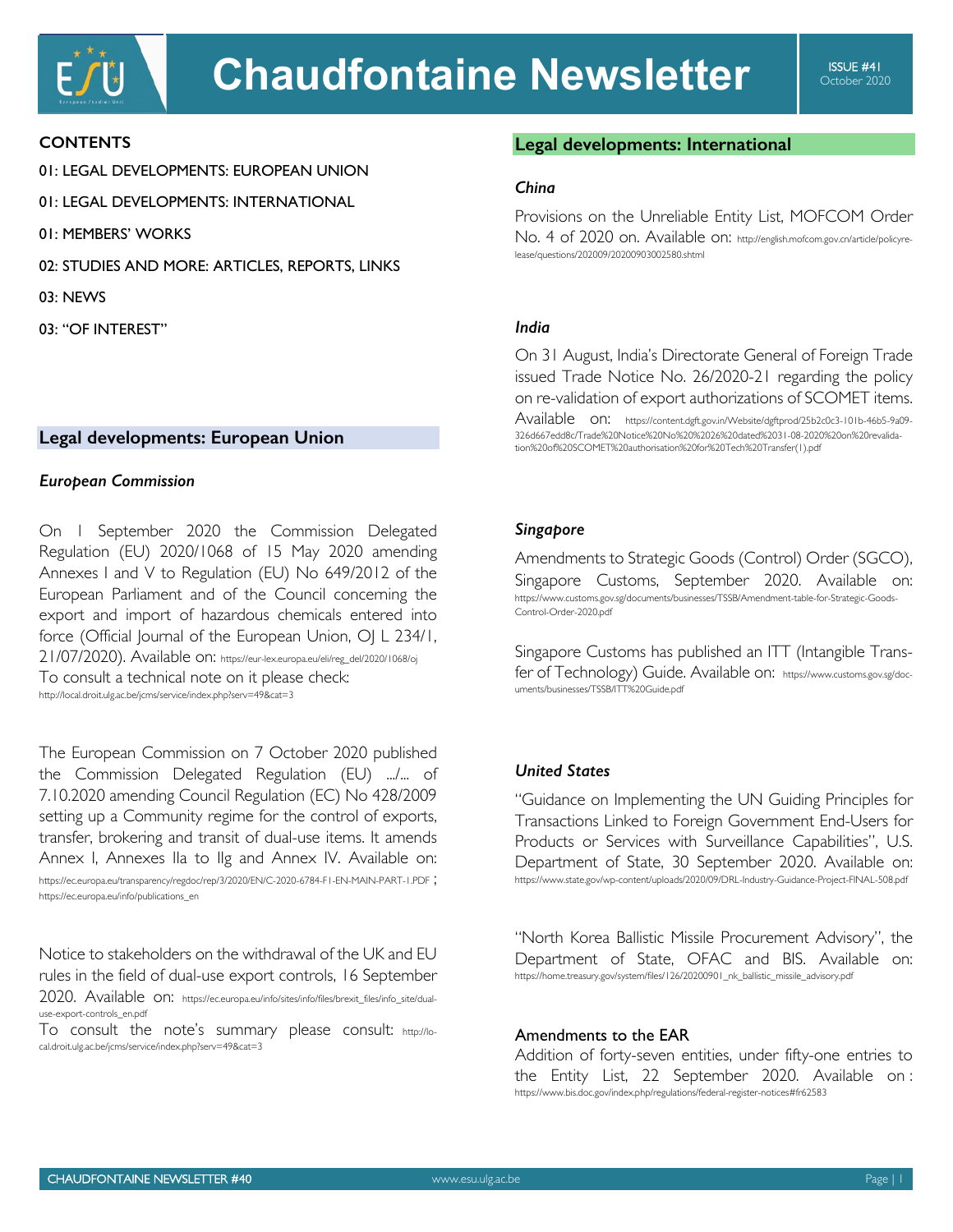**Chaudfontaine Newsletter** I SSUE #41

Addition of sixty entities, under a total of sixty-one entries, to the Entity List, 27 August 2020. Available on : https://www.bis.doc.gov/index.php/regulations/federal-register-notices#fr62583

Implementation of certain new controls on 6 emerging technologies, as decided at the 2018 WA Plenary meeting. This rule revises the ECCNs controlled for national security reasons in each category of the CCL, except Category 4. This rule also makes other associated changes to the EAR, as well as adjustments to license exception eligibility for national security-controlled items and revisions to reporting requirements, II September 2020. Available on : https://www.bis.doc.gov/index.php/regulations/federal-register-notices#fr62583

Commerce Department Broadens Authority to Review Licenses for Human Rights Concerns and Adopts New Controls on Water Cannons. Link : https://www.bis.doc.gov/index.php/documents/about-bis/newsroom/press-releases/2631-press-release-water-cannons/file

## Identification and Review of Controls for Certain Foundational Technologies

This Advance Notice of Public Rulemaking (ANPRM) seeks public comment on the definition of, and criteria for, identifying *foundational technologies*, 27 August 2020. Available on: https://www.bis.doc.gov/index.php/regulations/federal-register-notices#fr62583

#### Sanctions against Iran

Between July and September 2020, US issued a further individual sanctions relating to: activities of Mahan Air airlines, human rights offences, sale of Iranian petrochemicals, cyber activities. US notified the President of the UN Security Council (UNSC) about its intention to restore UN sanctions on Iran triggering the "snapback" mechanism from the JCPOA agreement. No formal actions with regard to reinstating the sanctions have been taken by the UNSC nor UN Secretariat, but uncertainty on whether the US triggered the "snapback" has been declared. US issued the Executive Order "Blocking Property of Certain Persons with Respect to the Conventional Arms Activities of Iran" to implement the UN embargo on arms trade and allowing to sanction individuals engaging in such trade.

On 8 Oct. 2020, the US government sanctioned 18 Iranian banks under counter-proliferation or anti-terrorism authorities. Links:

https://www.state.gov/iran-sanctions/ ; https://www.state.gov/the-return-of-un-sanctions-on-the-islamic-republic-of-iran/ ; https://apnews.com/article/iran-iran-nuclear-antonio-guterres-united-nationsmike-pompeo-d90c333f9161c2043d733f462c07c7e7 ; https://www.state.gov/the-united-states-imposes-sweeping-new-sanctions-on-the-islamic-republic-of-iran/ ; https://www.home.treasury.gov/press-releases

#### *Malaysia*

Malaysia ratified the UN Treaty on the Prohibition of Nuclear Weapons (only 4 more ratifications needed to trigger its entry into force). Available on: http://disarmament.un.org/treaties/t/tpnw

#### **Members' works**

Charatsis C., Sevini F., De Luca A., Michel Q., Chardon S., "EU P2P Newsletter: Issue N.10", Publications Office of the European Union, 2020. Link: https://ec.europa.eu/jrc/en/publication/newsletters/eu-p2p-newsletter-issue-n10

Ana Sánchez Cobaleda, "Covid-19: a new threat to European security and defence", in Globe Project: Global Governance and the EU: future trends and scenarios, 14 September 2020. Available: https://www.globe-project.eu/en/covid-19-a-new-threat-toeuropean-security-and-defence\_10061

Vakhtang Kartvelishvili (project manager), "Handbook on Georgia's Export Control System to Raise Awareness of CBRN related Dual Use Items Export Controls", updated on 28 February 2020 Available on: https://www.rs.ge/common/get\_doc.aspx?id=10947

#### **Studies and more: Articles, reports, links**

Versino Cristina, Heine Peter, Carrera Jullie "Strategic Trade Atlas 2014-2018. Country- and Commodity-Based Views", Publications Office of the European Union, 2020. Link: https://ec.europa.eu/jrc/en/publication/strategic-trade-atlas-2014-2018-country-and-commoditybased-views

Philipp Niggl, Fraunhofer-Gesellschaft, "Emerging Technologies and Export Control Law: Challenges and Compliance Mechanisms for Research Institutions from a European Perspective", Strategic Trade Review, Winter/Spring 2020 - Available on: https://strategictraderesearch.org/wp-content/uploads/2020/01/Strategic-Trade-Review-Winter-Spring-2020.pdf